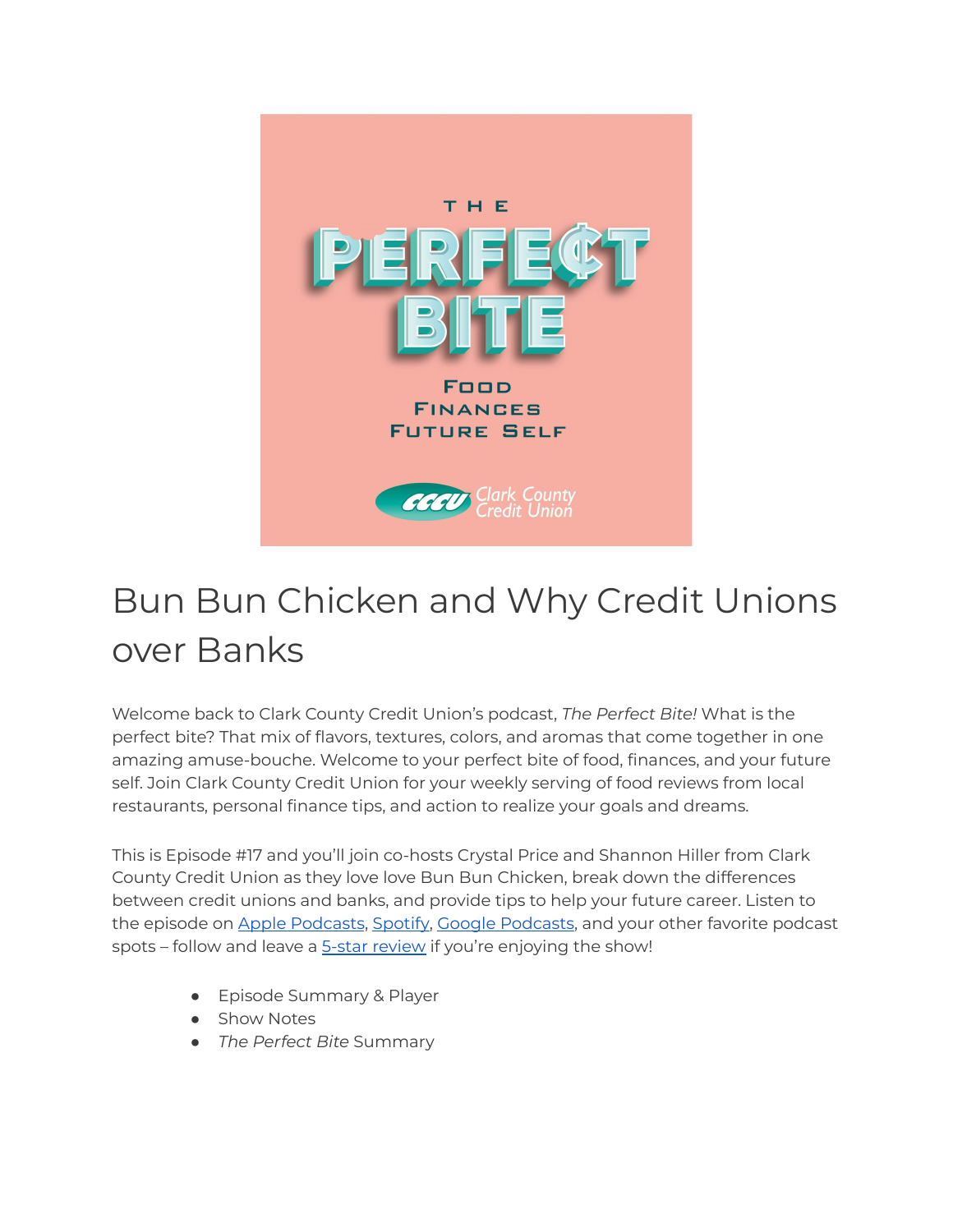## *The Perfect Bite* **Episode #17: Bun Bun Chicken and Why Credit Unions over Banks**

In this seventeenth bite, join co-hosts Crystal Price and Shannon Hiller from Clark County Credit Union as they love love Bun Bun Chicken, break down the differences between credit unions and banks, and provide tips to help your future career. Hear the tastiest chicken treats, benefits of becoming a credit union customer, and best way to figure out what you truly want to do for a living. This episode covers everything from dessert to sweet career tips. Here's a small sample of what you will hear in this episode:

- How was Bun Bun Chicken?
- What desserts do they have?
- Why should you join a credit union over a bank?
- How is the technology at credit unions?
- What are common misconceptions about credit unions?
- How can you be better prepared for your future career?
- What was Shannon's experience early in her career?
- How important is volunteering to her?

Learn more at [CCCULV.org.](https://www.ccculv.org/)

Check out the episode and show notes below for much more detail.

## **Show Notes**

- **Bun Bun Chicken and Why Credit Unions over Banks**
	- [0:11] Welcome to *[The Perfect Bite](https://www.ccculv.org/)*
	- o [0:26] Learn more at [CCCULV.org](https://www.ccculv.org/)
	- [0:39] [Crystal Price](https://www.ccculv.org/Our-Mission.aspx), [Shannon Hiller](https://www.ccculv.org/Our-Mission.aspx)
	- **○ Food: Bun Bun Chicken**
	- [1:08] [Bun Bun Chicken](https://bunbunchicken.thefoodygram.com/)
	- [3:05] What desserts do they have?
	- o [4:17] Email us at [ThePerfectBite@CCCULV.com](mailto:ThePerfectBite@CCCULV.org)
	- **○ Finances: Why Credit Unions over Banks**
	- [5:03] What are common misconceptions about credit unions?